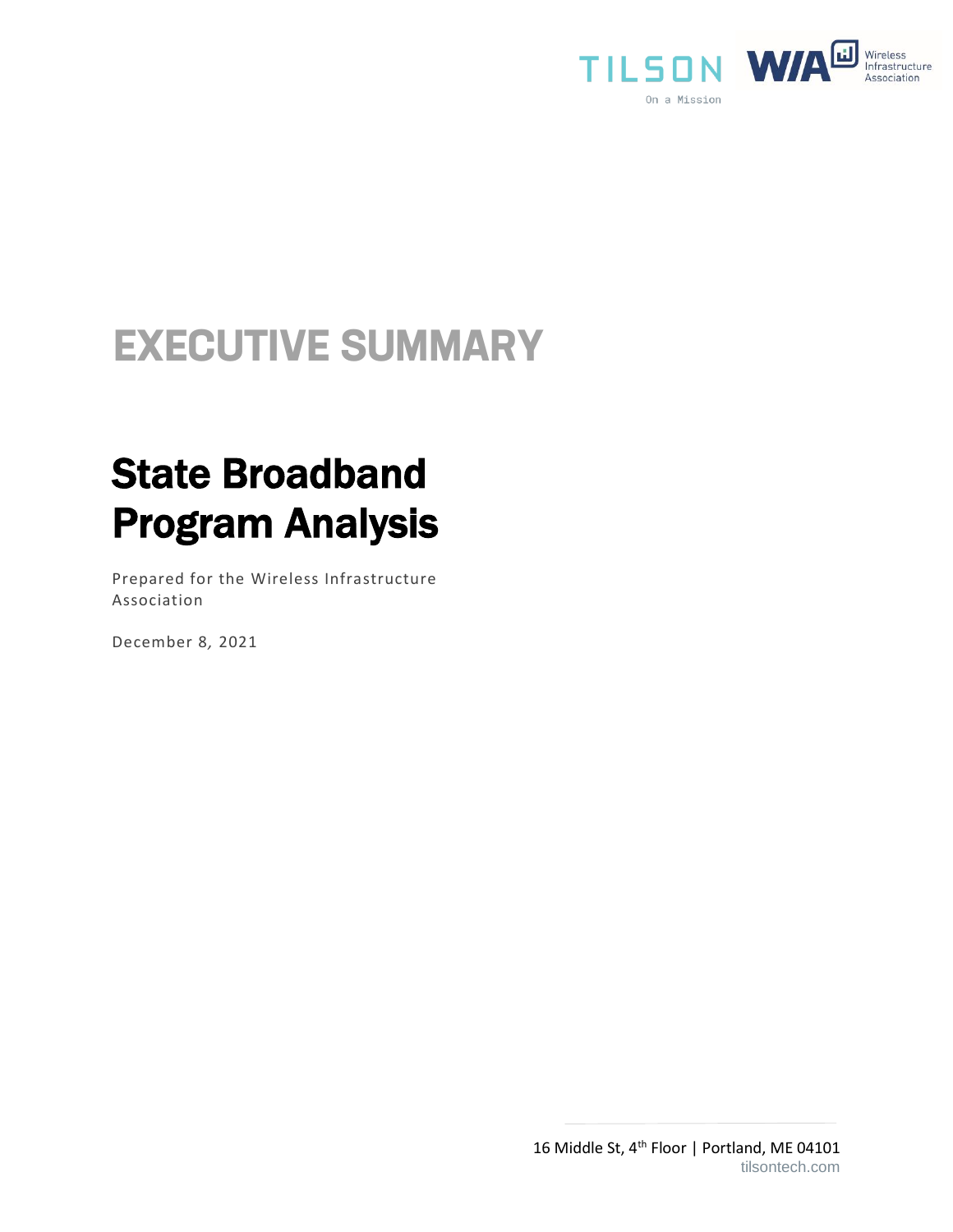

## Executive Summary

On March 11, 2021, President Joe Biden signed the American Rescue Plan Act into law. The Act provides for \$350 billion in State and Local Fiscal Recovery Funds, including \$10 billion in Capital Projects Fund state block grants, with a small state minimum amount of \$100 million. Administered by the Department of Treasury, grants for eligible infrastructure projects, including broadband projects are awarded to states and localities applying under the program.

On November 15, 2021, the President signed the Infrastructure Investment and Jobs Act into law. The Law provides \$65 billion in broadband funding, including a \$100 million minimum for small states. Administered by the U.S. Department of Commerce and the National Telecommunications and Information Administration (NTIA), state agencies apply for funding under the program to fund eligible broadband projects. Tilson expects that the NTIA will issue a Notice of Funding Opportunity (NOFO) guidance directed to the states in March of 2022.

In addition to the above-mentioned federal programs, the USDA, FCC, and NTIA have and continue to fund legacy incentive programs for broadband infrastructure, in most cases awarding such grants directly to service providers.

With federal funding from the American Rescue Plan Act (ARPA) and the 2021 Infrastructure Investment and Jobs Act (IIJA), funds for the development of broadband infrastructure will be continuing to flow to the states with regard to funding broadband infrastructure. Typically, once these programs are signed into law, this process consists of numerous steps.

The process from the passage of federal acts creating these funding sources to the creation and awarding of grants as part of state broadband programs has a number of intermediary steps, typically beginning with the administering federal agency's publication of a Notice of Funding Opportunity (NOFO) and continuing as follows:

- The Notice of Funding Opportunity (NOFO) is published by the Federal Agency charged with administering the program (e.g. NTIA, US Treasury Dept.)
- The NOFO will contain requirements for state applicants (Application Documents, Project Plans)
- The States enact enabling legislation outlining the program (must pass both houses and be signed by the Governor in most states)
- A lead state agency is established by the state legislature or appointed by the governor
- The agency is assigned to an existing agency, e.g. Economic Development Dept., Public Utility Commission, or created as an independent council
- A Board is appointed, as well as an Executive Director
- Staff is hired
- A rulemaking process makes the Statute operational and provides rules
- Program Designs are created
- The State Agency publishes Requests for Proposals/Applications
- Application Reviews
- Grants awarded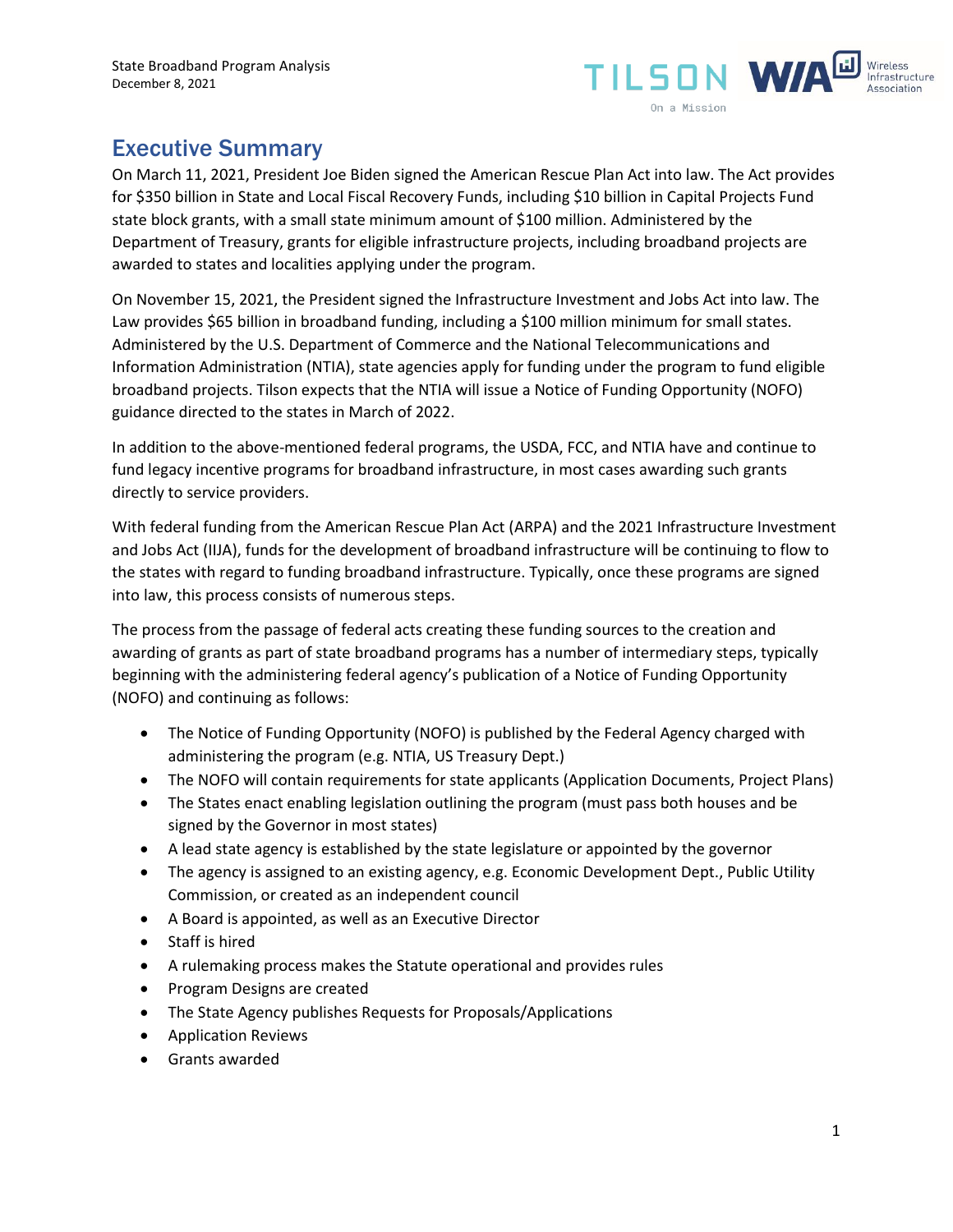

With regard to the ARPA and IIJA, States are the Applicants for funding, though this process is noncompetitive. Some sources, like the Infrastructure Investment and Jobs Act, require state agencies to disburse funds competitively, such as in a reverse auction. While ARPA and other funds can be disbursed to municipalities and public-private partnerships, States must demonstrate that projects support unserved and underserved areas.

ARPA and the IIJA have minimum broadband speed requirements for projects to be eligible. ARPA requires a minimum service level of 100/100 Mbps, unless certain geographic reasons make this impracticable. In this case, the minimum service level is 100/20 Mbps, but the infrastructure must be scalable to 100/100 Mbps. IIJA requires minimum service levels of 100/20 Mbps.

#### **Broadband Program Status**



# **STATE/TERRITORY BROADBAND PROGRAMS**

Of the 54 states, districts, and territories researched, Tilson found that only a handful (6 out of 54) of these locations were in a phase of broadband program development that could be categorized as "preplanning," with no proposed or passed legislation (ARPA/IIJA-related or legacy state programs) to create broadband grant programs. Regarding readiness for ARPA and IIJA federal funding programs, an additional 6 out of 54 jurisdictions have no evidence of proposed or passed legislation or planning for ARPA/IIJA funding.

Five out of 54 jurisdictions have proposed but not yet passed legislation for broadband programs, either relating to federal funding or state funding opportunities.

Eighteen out of 54 jurisdictions have passed some broadband program legislation at some point, either for their own state-funded (legacy) programs, or earlier/ongoing federal broadband grant programs.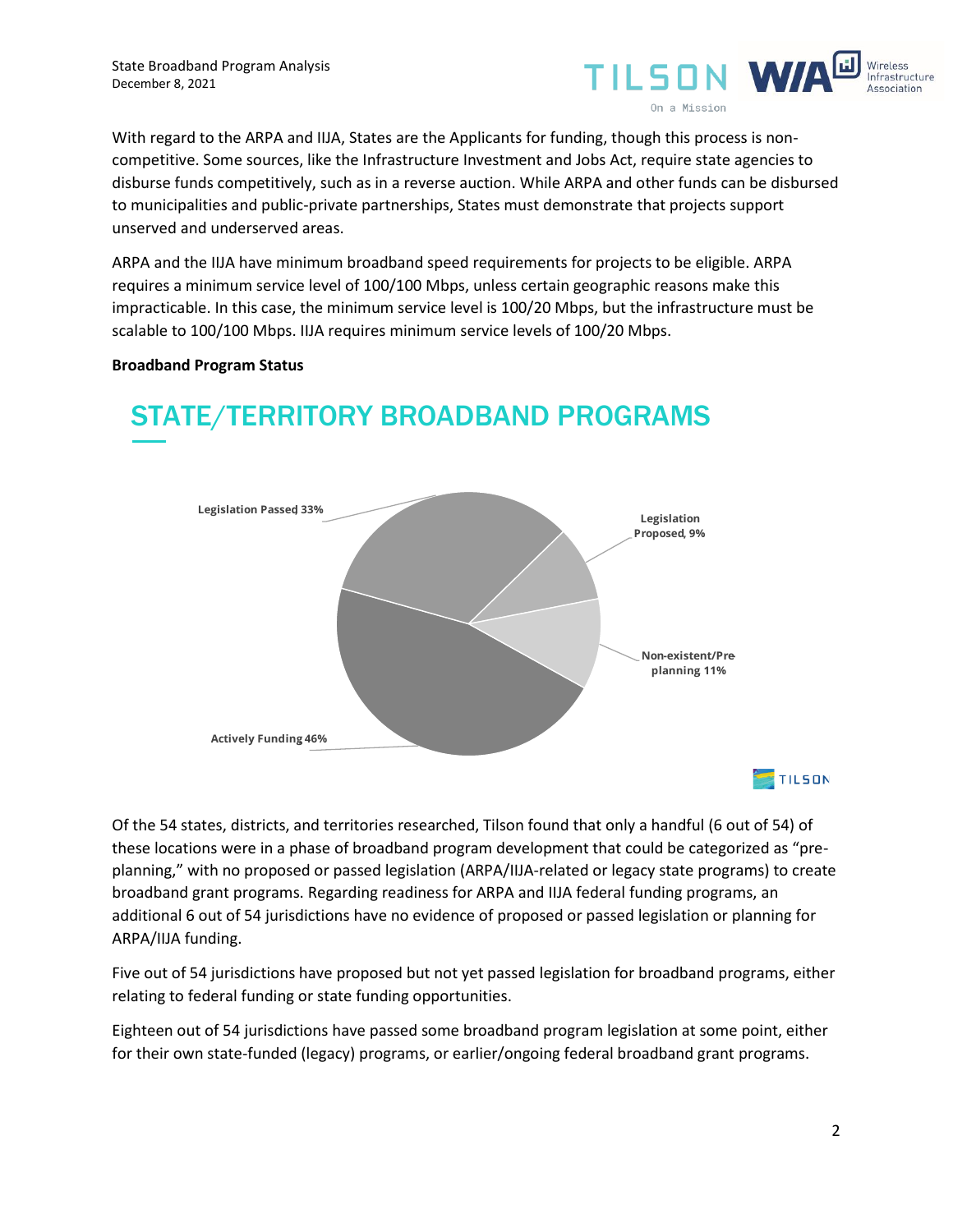

## **FEDERAL FUNDING READINESS**



The largest number of jurisdictions (25 out of 54) surveyed are actively funding and awarding grants either for ongoing legacy programs or current or upcoming federal programs.

Given the lack of currently proposed or enacted legislation to implement IIJA directly, many jurisdictions are expected to propose and enact legislation in the coming months in anticipation of and in response to forthcoming Commerce/NTIA rules.

### **Wireless Receptiveness**

Tilson sought to identify the relative receptiveness to funding wireless broadband projects of each state, district, and territory examined in this report. To assess each locations' wireless receptiveness, Tilson reviewed passed and proposed legislature, ongoing and legacy broadband funding programs, and state broadband plans to look for evidence of technological biases. Inclinations towards new and existing infrastructure, definitions of unserved and underserved areas, and minimum broadband speed requirements for funding programs all contributed to Tilson's assessment of each location's receptiveness to wireless.